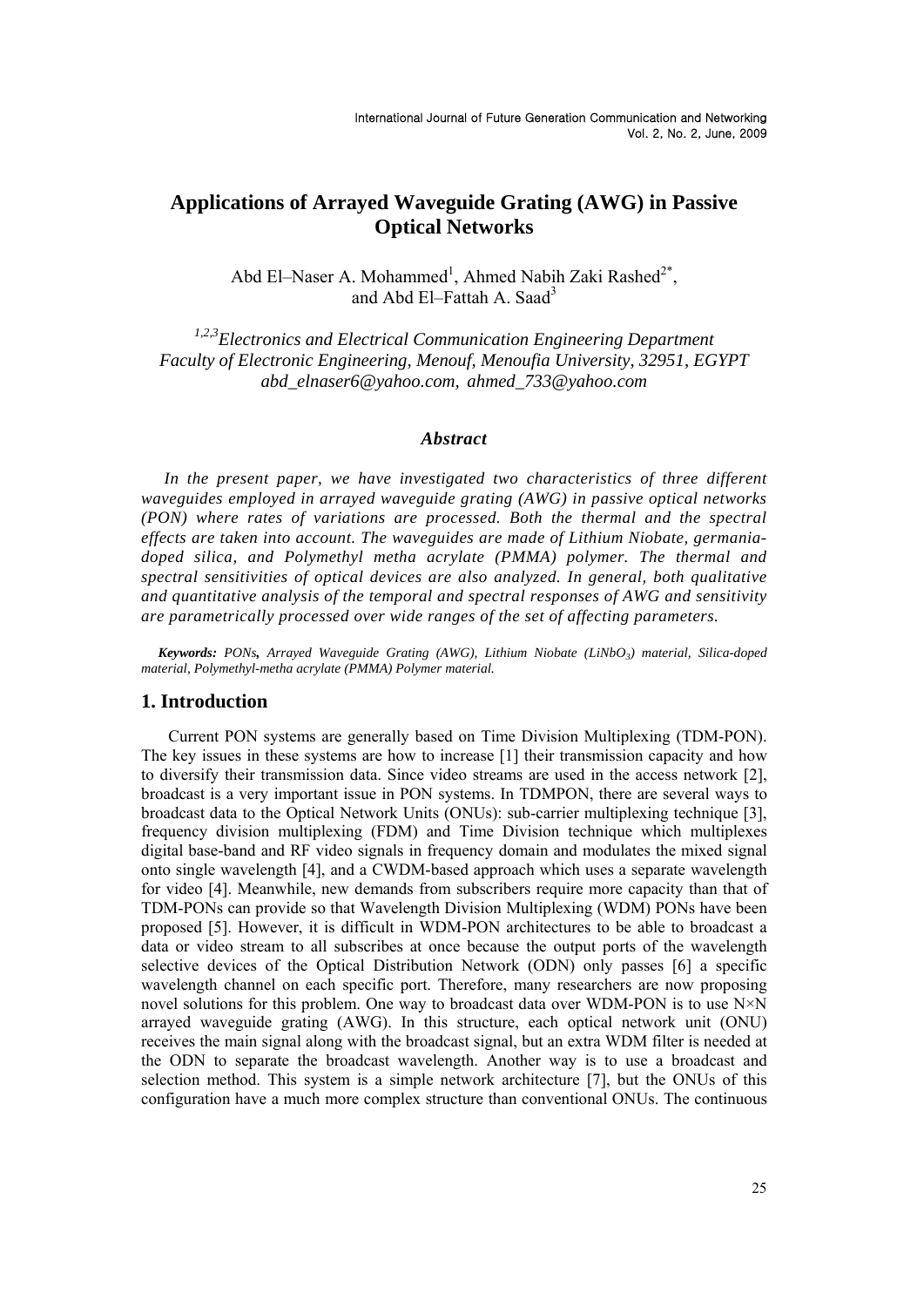demand for Internet and telecommunication services is expected to keep driving the development of wavelength division multiplexed (WDM) networks. Wavelength multiplexers and demultiplexers [8], capable of combining and separating different spectral channels, are the key components of WDM network. The planar waveguide based mux/demux devices include arrayed waveguide gratings (AWG) and echelle grating devices. State-of-the-art silica-on-silicon AWGs become prohibitively large for devices with higher channel counts and narrower channel spacing  $(C\bar{S})$ , and the integration of different functions on a single chip is not feasible for practical systems unless the size of the individual functional elements is significantly reduced. Silicon-based photonic waveguide circuits have recently emerged as commercially viable optoelectronic devices. In silicon on-insulator (SOI) waveguide devices [9-11], several orders of magnitude reduction of device size can be achieved as compared to devices based on silica-on-silicon materials. This is possible because of a very high difference in refractive index between the waveguide core (Si,  $n \sim 3.5$ ) and the surrounding cladding material (typically  $SiO_2$ , n ~ 1.5). AWG demultiplexers in SOI platform have been demonstrated [12-13]. Ultra compact AWG devices using silicon wire waveguides have recently been reported, but practical application of similar devices will require substantial improvements in quality of silicon waveguides of sub micrometer cross-sectional dimensions, particularly the sidewall roughness. Since conventional AWG demultiplexers require curved waveguides, the minimum available bend radius, which in turn is determined by the index contrast, sets the lower limit for the device dimensions [14-16]. At the same time, AWG dispersion, and hence minimum achievable CS, is limited by a maximum available length difference between the waveguides in the phased array. Here, a new dispersive element comprising the straight waveguides with sections of modified group index that, if placed in the phase array of a conventional AWG, can enhance dispersion properties of the latter. In the examples shown here [17-19], the group index is modified by changing the waveguide width or by the photonic-band gap effect. Fabrication challenges of such approach are obvious. These difficulties are obviated in our element because waveguide widths can be simply modified by lithography and no additional fabrication steps are required [20].

In the present study, both the thermal and spectral variations of three waveguides made of different materials are deeply and parametrically investigated over wide range of the affecting parameters. Thermal sensitivity and spectral sensitivity are also of major interest in photonic integrated circuits (PIC).

# **2. Basic Model and Analysis**

#### 2.1. Lithium niobate (LiNbO<sub>3</sub>) material

 The investigation of both the thermal and spectral variations of the waveguide refractive index (n) require Sellmeier equation. The set of parameters required to completely characterize the temperature dependence of the refractive-index (n) is given below, Sellmeier equation is under the form [21]:

$$
n^{2} = A_{1} + A_{2}H + \frac{A_{3} + A_{4}H}{\lambda^{2} - (A_{5} + A_{6}H)^{2}} + \frac{A_{7} + A_{8}H}{\lambda^{2} - A_{9}^{2}} - A_{10}\lambda^{2} , \qquad (1)
$$

where  $\lambda$  is the optical wavelength in  $\mu$ m and  $H = T^2 - T_0^2$ . T is the temperature of the material, K, and  $T_0$  is the reference temperature and is considered as 300 K. The set of parameters of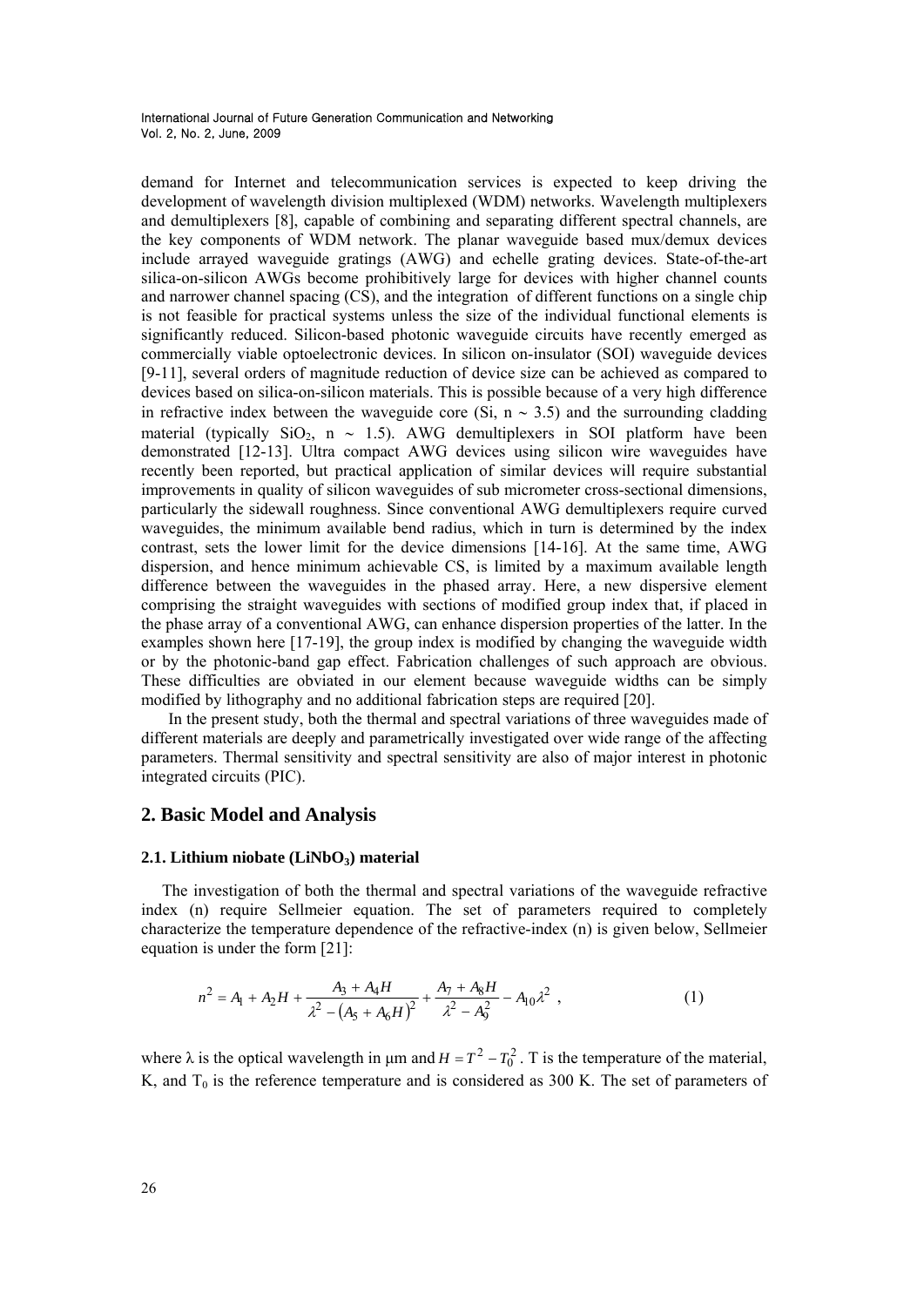Sellmeier equation coefficients  $(LiNbO<sub>3</sub>)$  are recast and dimensionally adjusted as below [21]:

 $A_1$ =5.35583, A<sub>2</sub>=4.629 x 10<sup>-7</sup>, A<sub>3</sub>=0.100473, A<sub>4</sub>=3.862 x 10<sup>-8</sup>, A<sub>5</sub>=0.20692, A<sub>6</sub>= -0.89 x 10<sup>-8</sup>, A<sub>7</sub>=100, A<sub>8</sub>=2.657 x 10<sup>-5</sup>, A<sub>9</sub>=11.34927, and A<sub>10</sub>=0.01533. Equation (1) can be simplified as:

$$
n^2 = A_{12} + \frac{A_{34}}{\lambda^2 - A_{56}^2} + \frac{A_{78}}{\lambda^2 - A_9^2} - A_{10}\lambda^2
$$
 (2)

where:  $A_{12}=A_1+A_2H$ ,  $A_{34}=A_3+A_4H$ ,  $A_{56}=A_5+A_6H$ , and  $A_{78}=A_7+A_8H$ .

Then, the differentiation of Eq. (2) w. r. t  $\lambda$  gives:

$$
\frac{dn}{d\lambda} = \left(\frac{-\lambda}{n}\right) \left[ \frac{A_{34}}{\left(\lambda^2 - A_{56}^2\right)^2} + \frac{A_{78}}{\left(\lambda^2 - A_{9}^2\right)^2} + A_{10} \right]
$$
(3)

Also, the differentiation of Eq.  $(2)$  w. r. t T gives:

$$
\frac{dn}{dT} = \left(\frac{T}{n}\right) \left[A_2 + \frac{\left(\lambda^2 - A_{56}^2\right)A_4 + 2A_6A_{56}A_{34}}{\left(\lambda^2 - A_{56}^2\right)^2} + \frac{A_8}{\left(\lambda^2 - A_9^2\right)}\right]
$$
(4)

#### **2. 2. Germania doped silica (GeO<sub>2</sub>(x)+SiO<sub>2</sub>(1-x)) material**

The refractive index of this waveguide is cast as [22]:

$$
n^2 = 1 + \frac{B_1 \lambda^2}{\lambda^2 - B_2^2} + \frac{B_3 \lambda^2}{\lambda^2 - B_4^2} + \frac{B_5 \lambda^2}{\lambda^2 - B_6^2}
$$
 (5)

The Sellemier coefficients as a function of temperature, and germania mole fraction, x, as follows:

B1= 0.691663+0.1107001\* x, B2= (0.0684043+0.000568306 \* x)2 \* (T/T0) 2 B3= 0.4079426+0.31021588 \* x, B4= (0.1162414+0.03772465 \* x)<sup>2</sup> \* (T/T0) 2 B5= 0.8974749-0.043311091 \* x, and B6= (9.896161+1.94577 \* x)2 .

The differentiation of Eq. (5) w. r. t  $\lambda$  gives:

$$
\frac{dn}{d\lambda} = -(\lambda/n) \left[ \frac{B_1 B_2^2}{\left(\lambda^2 - B_2^2\right)^2} + \frac{B_3 B_4^2}{\left(\lambda^2 - B_4^2\right)^2} + \frac{B_5 B_6^2}{\left(\lambda^2 - B_6^2\right)^2} \right]
$$
(6)

Also, the differentiation of Eq. (5) w. r. t T yields: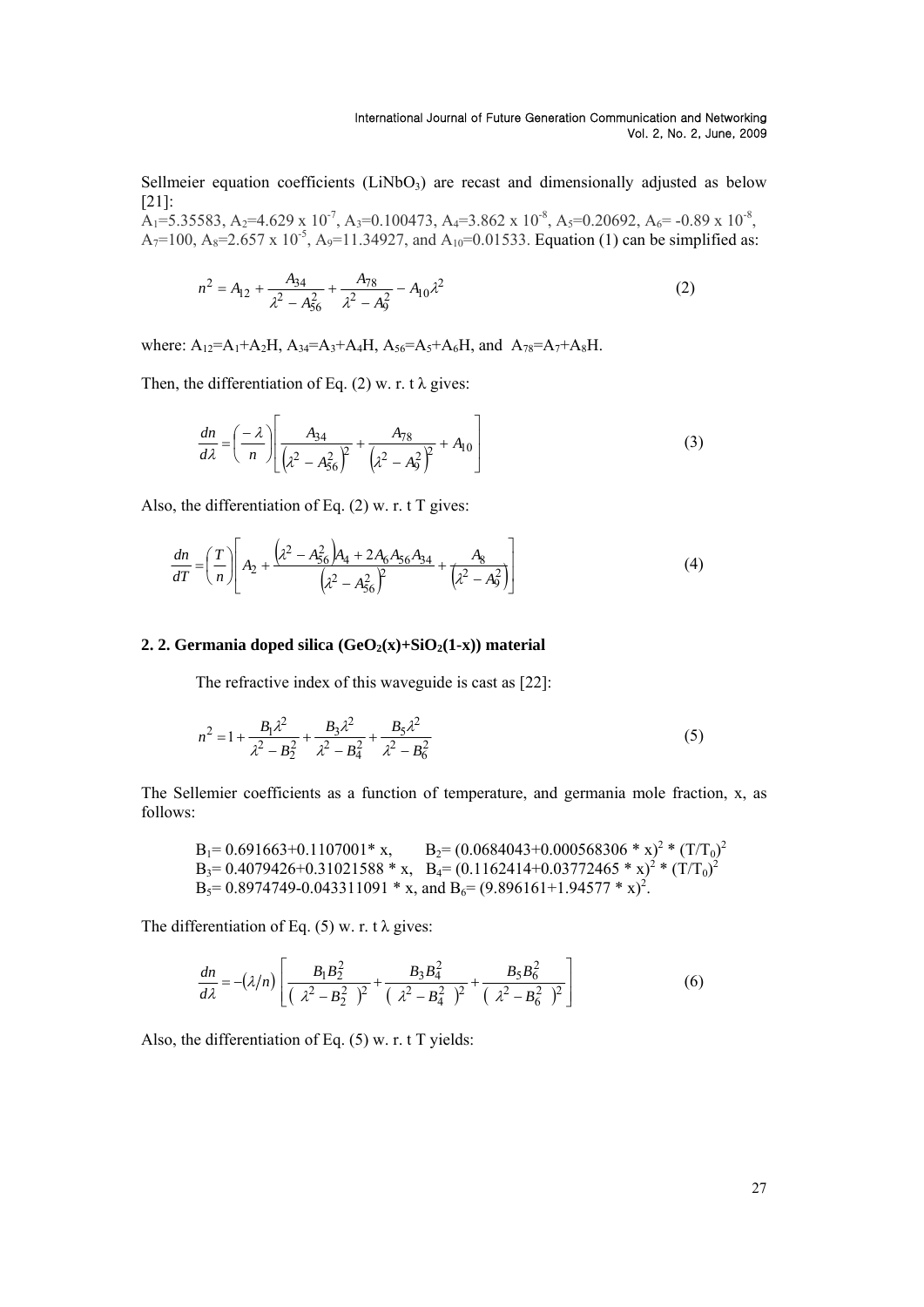$$
\frac{dn}{dT} = \left(-\lambda^2 / n\right) \left[ \frac{B_1 B_2 \frac{\partial B_2}{\partial T}}{\left(\lambda^2 - B_2^2\right)^2} + \frac{B_3 B_4 \frac{\partial B_4}{\partial T}}{\left(\lambda^2 - B_4^2\right)^2} + \frac{B_5 B_6 \frac{\partial B_6}{\partial T}}{\left(\lambda^2 - B_6^2\right)^2} \right] \tag{7}
$$

# **2. 3. Polymethyl-metha acrylate (PMMA) polymer material**

The refractive index of this waveguide is cast as [23]:

$$
n^{2} = 1 + \frac{C_{1}\lambda^{2}}{\lambda^{2} - C_{2}^{2}} + \frac{C_{3}\lambda^{2}}{\lambda^{2} - C_{4}^{2}} + \frac{C_{5}\lambda^{2}}{\lambda^{2} - C_{6}^{2}}
$$
\n(8)

The set of parameters of Sellmeier equation coefficients (PMMA) are recast below [23]:

$$
C_1=0.4963
$$
,  $C_2=0.0718$  (T/T<sub>0</sub>),  $C_3=0.6965$ ,  $C_4=0.1174$  (T/T<sub>0</sub>),  $C_5=0.3223$ , and  $C_6=9.237$ .

where T is the temperature of the material, and  $T_0$  is the reference temperature.

The differentiation of Eq. (8) w. r. t  $\lambda$  gives:

$$
\frac{dn}{d\lambda} = -(\lambda/n) \left[ \frac{C_1 C_2^2}{(\lambda^2 - C_2^2)^2} + \frac{C_3 C_4^2}{(\lambda^2 - C_4^2)^2} + \frac{C_5 C_6^2}{(\lambda^2 - C_6^2)^2} \right]
$$
(9)

Also, the differentiation of Eq. (8) w. r. t T yields:

$$
\frac{dn}{dT} = \left(-\frac{\lambda^2}{n}\right) \left[ \frac{C_1 C_2 \frac{\partial C_2}{\partial T}}{\left(\lambda^2 - C_2^2\right)^2} + \frac{C_3 C_4 \frac{\partial C_4}{\partial T}}{\left(\lambda^2 - C_4^2\right)^2} + \frac{C_5 C_6 \frac{\partial C_6}{\partial T}}{\left(\lambda^2 - C_6^2\right)^2} \right] \tag{10}
$$



Figure 1. Variation of dn/dT versus wavelength for  $LiNbO<sub>3</sub>$  material.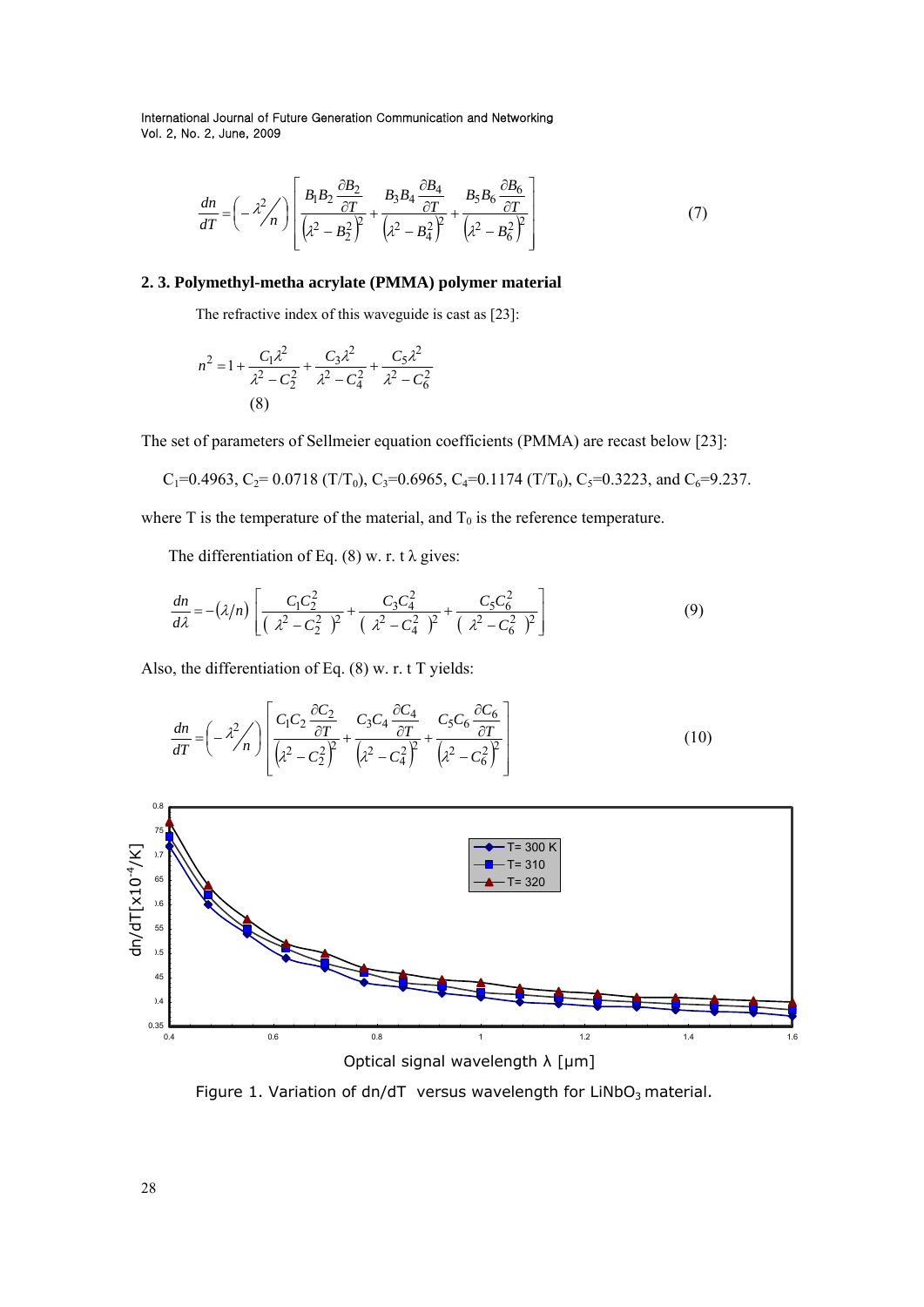

Optical signal wavelength λ [µm]

Figure 2. Variation of dn/dT versus wavelength for Silica- doped material.



Optical signal wavelength λ [µm]

Figure 3. Variation of dn/dT versus wavelength for PMMA material.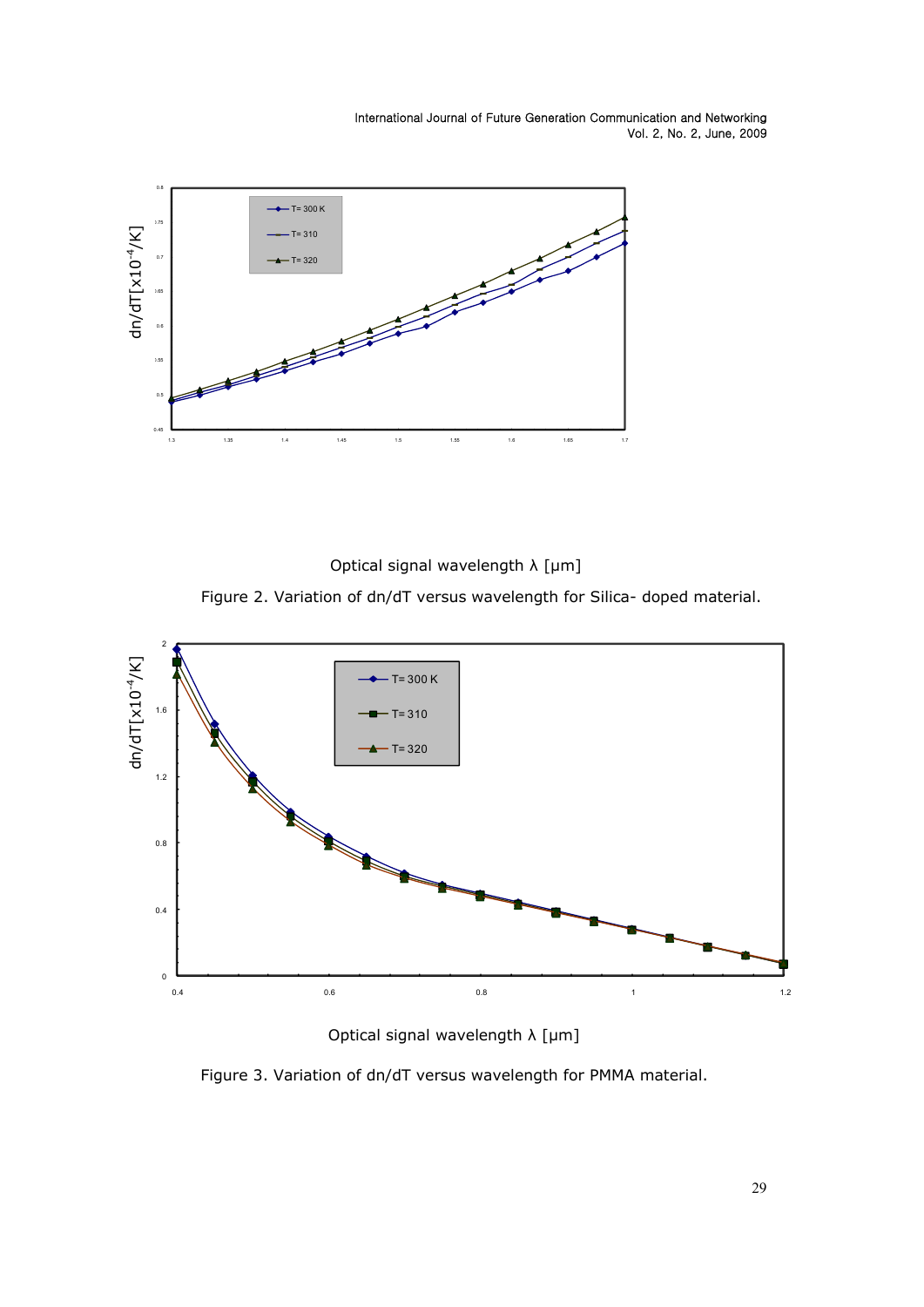

Material temperature T [K]

Figure 4. Variation of dn/d $\lambda$  versus temperature for LiNbO<sub>3</sub> material.



Material temperature T [K]

Figure 5. Variation of dn/dλ versus temperature for Silica-doped material.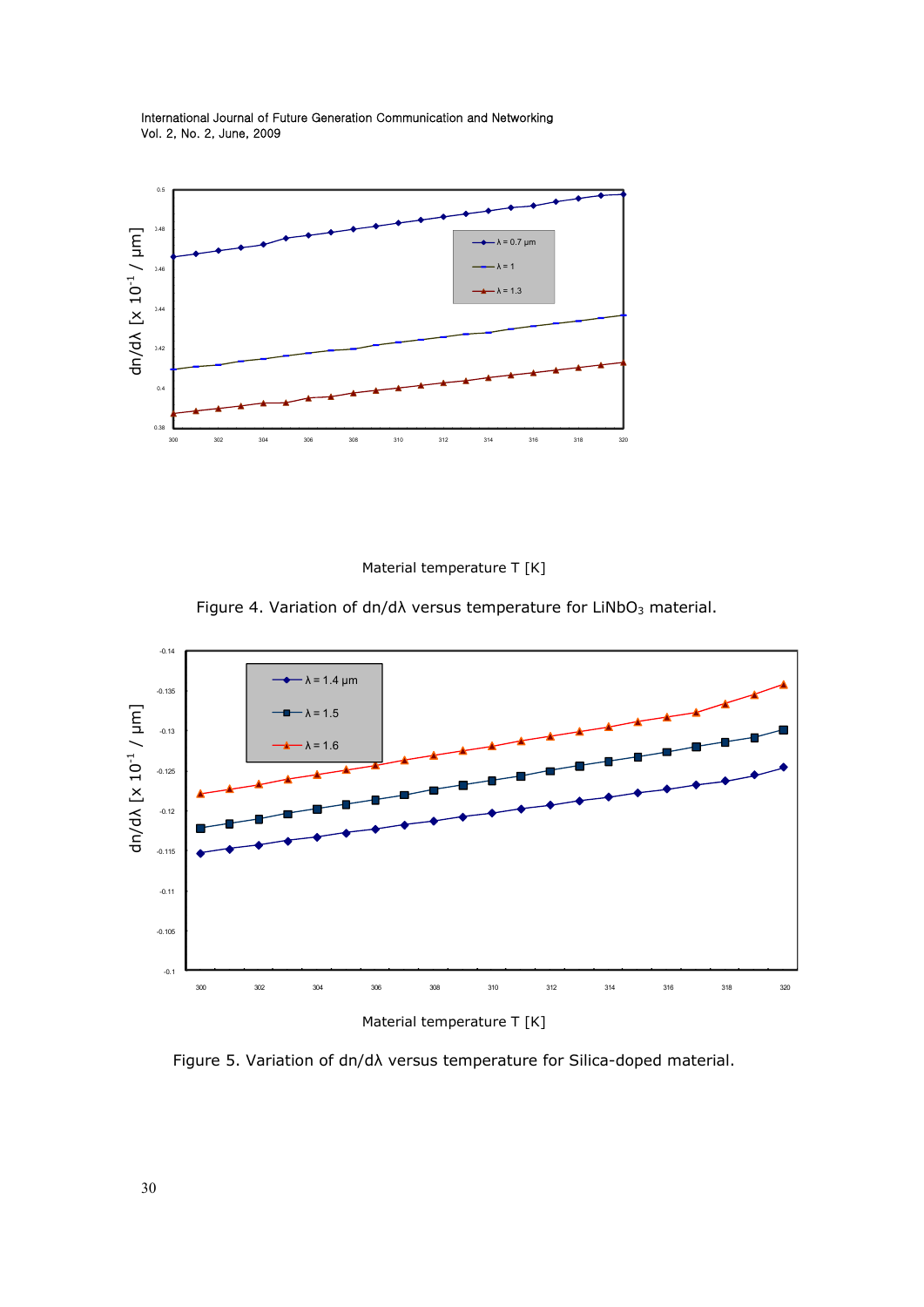



Figure 6. Variation of dn/dλ versus temperature for PMMA material.



Optical signal wavelength λ [µm]

Figure 7. Variation of spectral sensitivity versus wavelength for  $LiNbO<sub>3</sub>$  material.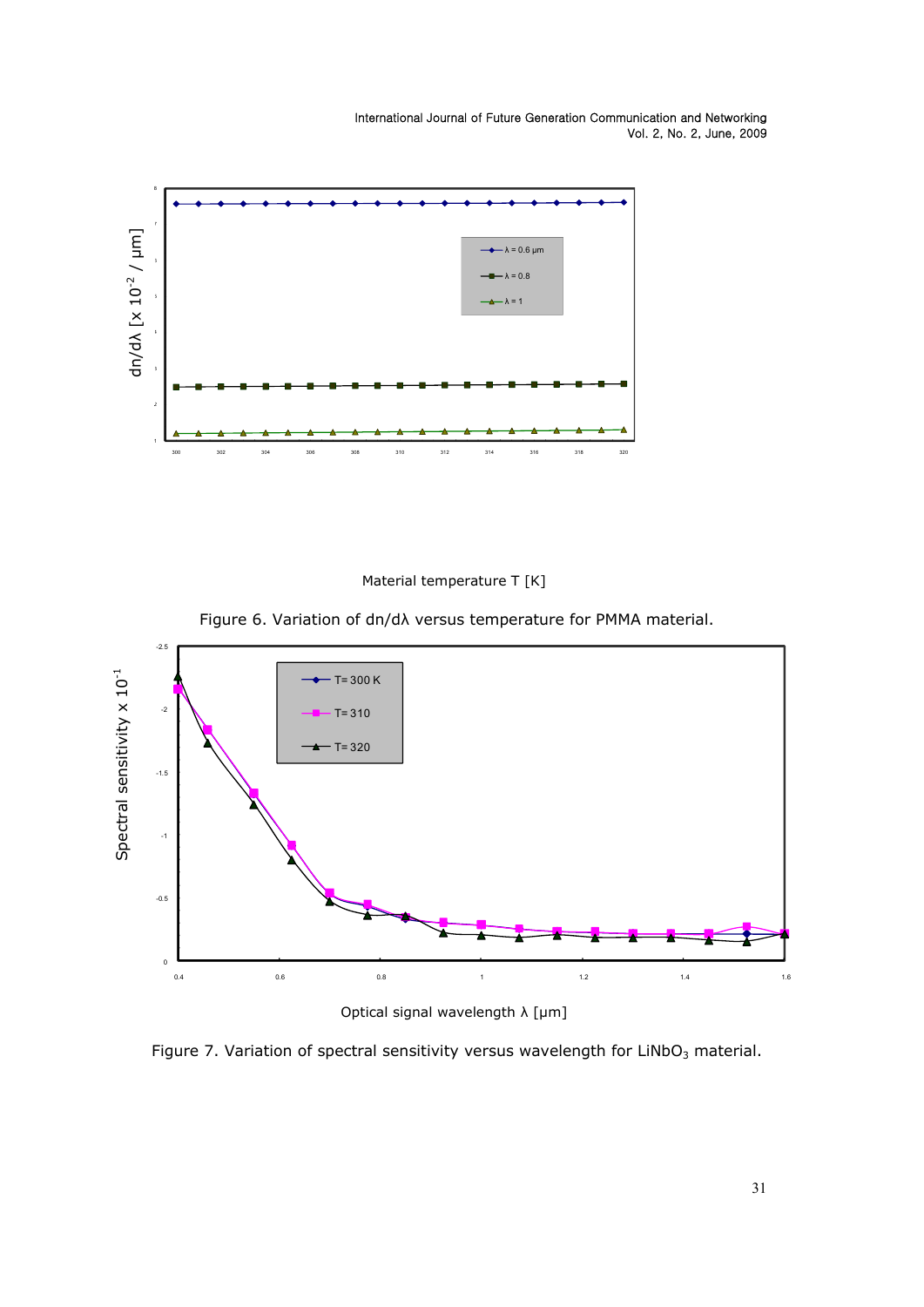

Optical signal wavelength λ [µm]

Figure 8. Variation of spectral sensitivity versus wavelength for Silica-doped material.



Figure 9. Variation of spectral sensitivity versus wavelength for PMMA material.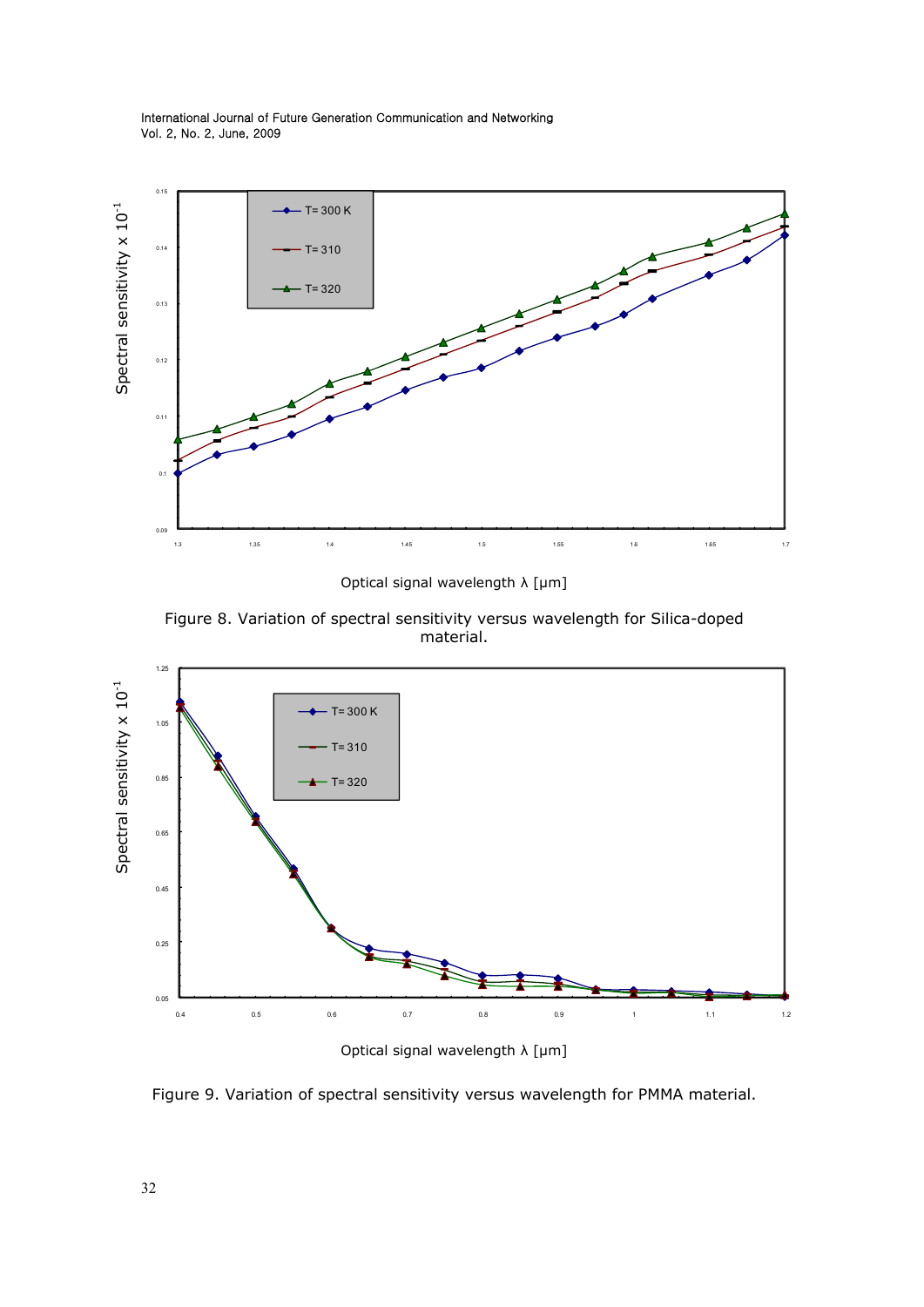

Material temperature T [K]

Figure 10. Variation of thermal sensitivity versus temperature for  $LiNbO<sub>3</sub>$ material.



# Material temperature T [K]

Figure 11. Variation of thermal sensitivity versus temperature for Silica-doped material.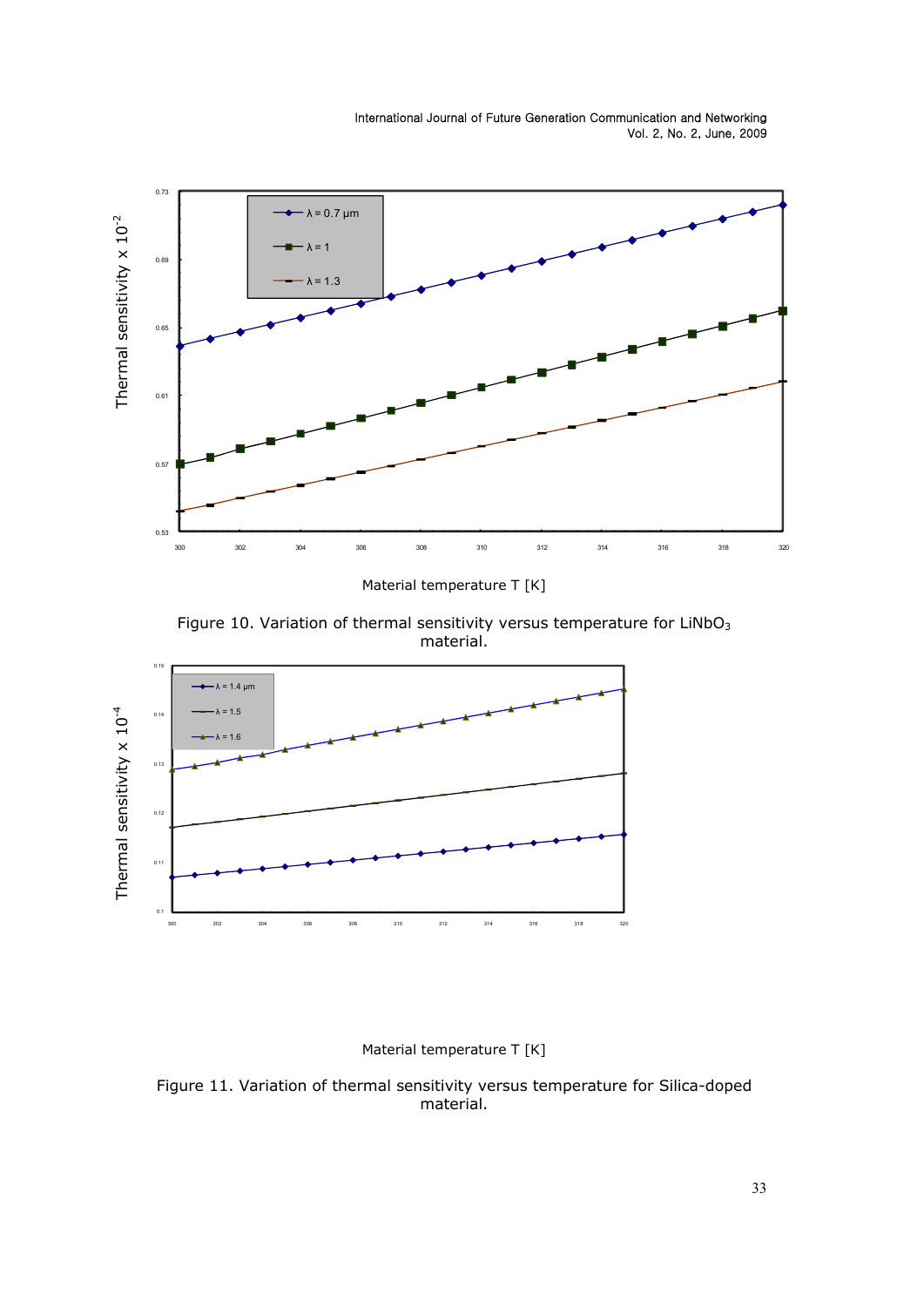



Figure 12. Variation of thermal sensitivity versus temperature for PMMA material.

### **2. 4. Sensitivities of waveguides**

In fact, the thermal sensitivity  $S_T^n$  of n w. r. t T is defined as follows:

$$
S_T^n = \left(\frac{T}{n}\right) \frac{dn}{dT} \tag{11}
$$

And the spectral sensitivity  $S_{\lambda}^{n}$  of n w. r. t  $\lambda$  is defined as follows:

$$
S_{\lambda}^{n} = \left(\frac{\lambda}{n}\right) \frac{dn}{d\lambda} \tag{12}
$$

#### **3. Results and Discussion**

 Thermal and spectral variations of n for the three waveguides are displayed in Figs. (1-6), these figures assure the following:

1- As the wavelength increases,  $(dn/dT)$  or  $dn/d\lambda$  of LiNbO<sub>3</sub> material decrease at constant T, and as the temperature increases,  $(dn/dT)$  or  $dn/d\lambda$  of LiNbO<sub>3</sub> material increase at constant  $\lambda$ . This indicates its thermal stability of LiNbO<sub>3</sub> material, dn/dT is constant at (T) or λ).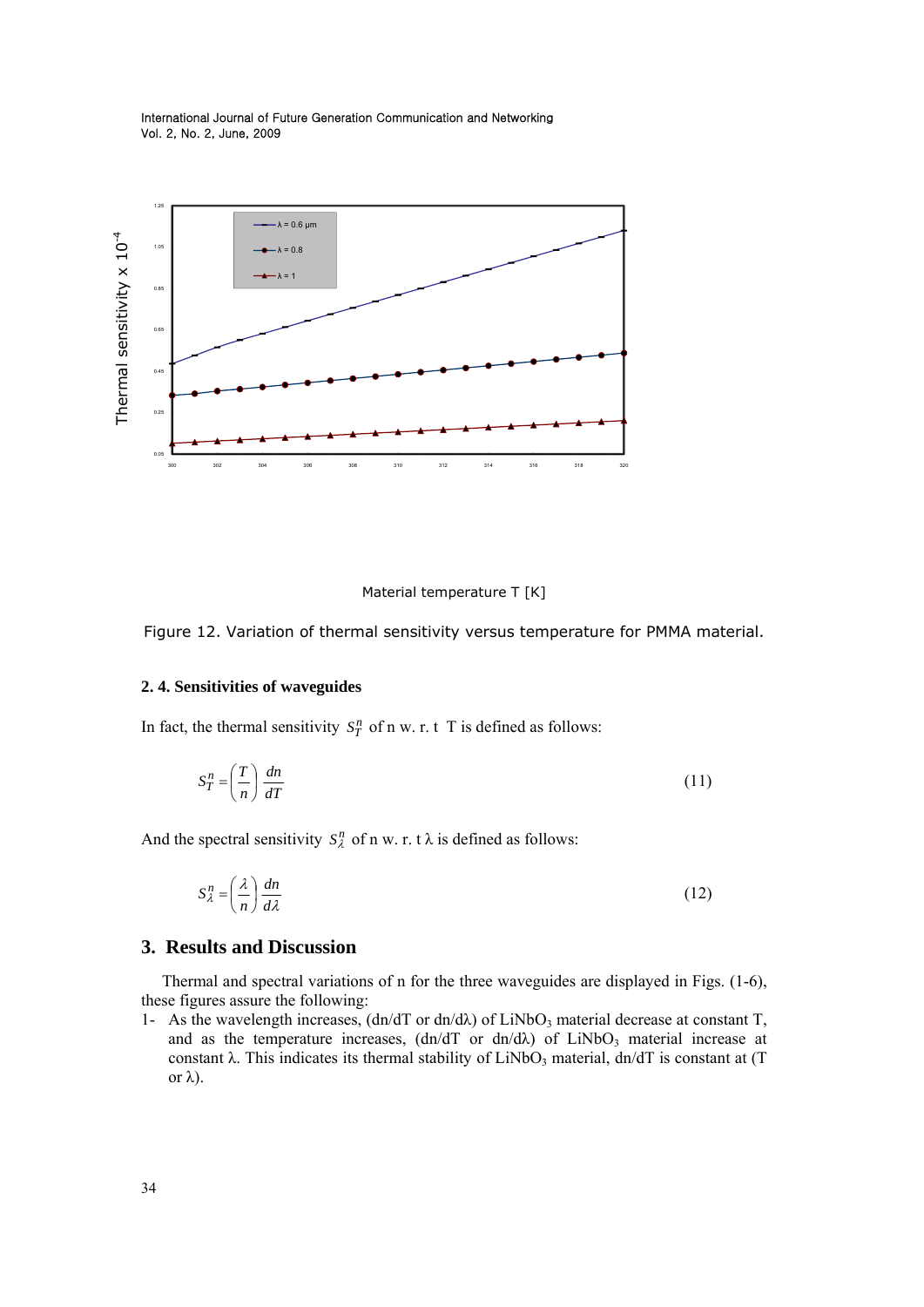- 2- As the wavelength increases,  $(dn/dT)$  or  $dn/d\lambda$  of Silica-doped material increase at constant T, and as the temperature increases,  $(dn/dT)$  or  $dn/d\lambda$  of Silica-doped material also increase at constant  $\lambda$ . This indicates its spectral stability of Silica-doped material, dn/dλ is constant at  $(T$  or  $λ)$ .
- 3- As the wavelength increases,  $(dn/dT)$  or  $dn/d\lambda$  of PMMA Polymer material decrease at constant T, and as the temperature increases,  $(dn/dT)$  or  $dn/d\lambda$  of PMMA Polymer material also decrease at constant λ.

Thermal and spectral variations of  $S_T^n$  and  $S_\lambda^n$  for the three waveguides are also displayed in Figs. (7-12), the following features can be concluded:

- 4- As the wavelength increases, both the thermal and spectral sensitivities of  $LiNbO<sub>3</sub>$ material decrease at constant T, and as the temperature increases, the thermal sensitivity of LiNbO<sub>3</sub> material increase at constant  $λ$ .
- 5- As the wavelength increases, both the thermal and spectral sensitivities of Silica-doped material increase at constant T, and as the temperature increases, also both the thermal and spectral sensitivities of Silica-doped material increase at constant  $\lambda$ .
- 6- As the wavelength increases, both the thermal and spectral sensitivities of PMMA Polymer material decrease at constant T, and as the temperature increases, the thermal sensitivity of PMMA Polymer material increase at constant λ.

# **4. Conclusions**

 In a summary, three passive optical waveguides employed in PON and made of either Lithium niobate, Silica-doped fiber, and PMMA polymer fiber are spectrally and thermally investigated based on Sellmeier equation. Thermal and spectral sensitivities are also investigated. Positive correlations or negative correlations or both are found. In general, the three waveguides possess weak nonlinear correlations.

#### **References**

- [1] Y. Hibino, "Recent Advances in High Density and Large Scale AWG Multi/Demultiplexers With Higher Index-Contrast Silica –Based PLCs," IEEE J. Selected Topics Quantum Elect., Vol. 8, No. 6, pp. 1090-1101, Nov./Dec. 2002.
- [2] E. S. Navarro, U. P. Rico, and J. A. Elias, "Vertical Handover in beyond Third Generation (B3G) Wireless Networks ," International journal of Future Generation Communication and Networking, Vol. 1, No. 1, pp. 51-58, 2009.
- [3] C. M. Oh, H. J. Kim, G. Y. Lee, and C. K. Jeong, "A study on the Optimal Number of Interfaces in Wireless Mesh Network," International journal of Future Generation Communication and Networking, Vol. 1, No. 1, pp. 59-66, 2009.
- [4] P. Munoz, D. Pastor and J. Capmany, "Modelling and Design of Arrayed Waveguide Gratings," J. of Lightwave Technol., Vol. 20, No. 4, pp. 661-674, April 2002.
- [5] K. Noguchi, Y. Koike, H. Tanobe, K. Harada, and M. Matsuoka, "Field Trial of Full-Mesh WDM Network (AWG-STAR) in Metropolitan/Local Area," J. of Lightwave Technol., Vol. 22, No. 2, pp. 329-337, Feb. 2004.
- [6] S. A. Alavian, and J. D. Chimeh "Mobile Systems Challenges in Next Generation Networks," International journal of Future Generation Communication and Networking, Vol. 1, No. 1, pp. 15-22, 2009.
- [7] E-S. Kang, W-S. Kim, D-J. Kim, and B-S. Bae, "Reducing the Thermal Dependence of Silica-Based Arrayed Waveguide Grating Using Inorganic-Organic Hybrid Materials," IEEE Photonics Technol. Letters, Vol. 16, No. 12, pp. 2625-2627, Dec. 2004.
- [8] B. Fondeur, A. L. Sala, H. Yamada, R. Brainard, E. Egan, S. Thekdi, N. Gopinathan, D. Nakamoto, and A. Vaidyanathan, "Ultrawide AWG With Hyper-Gaussian Profile," IEEE Photonics Technol. Letters, Vol. 16, No. 12, pp. 2628-2630, Dec. 2004.